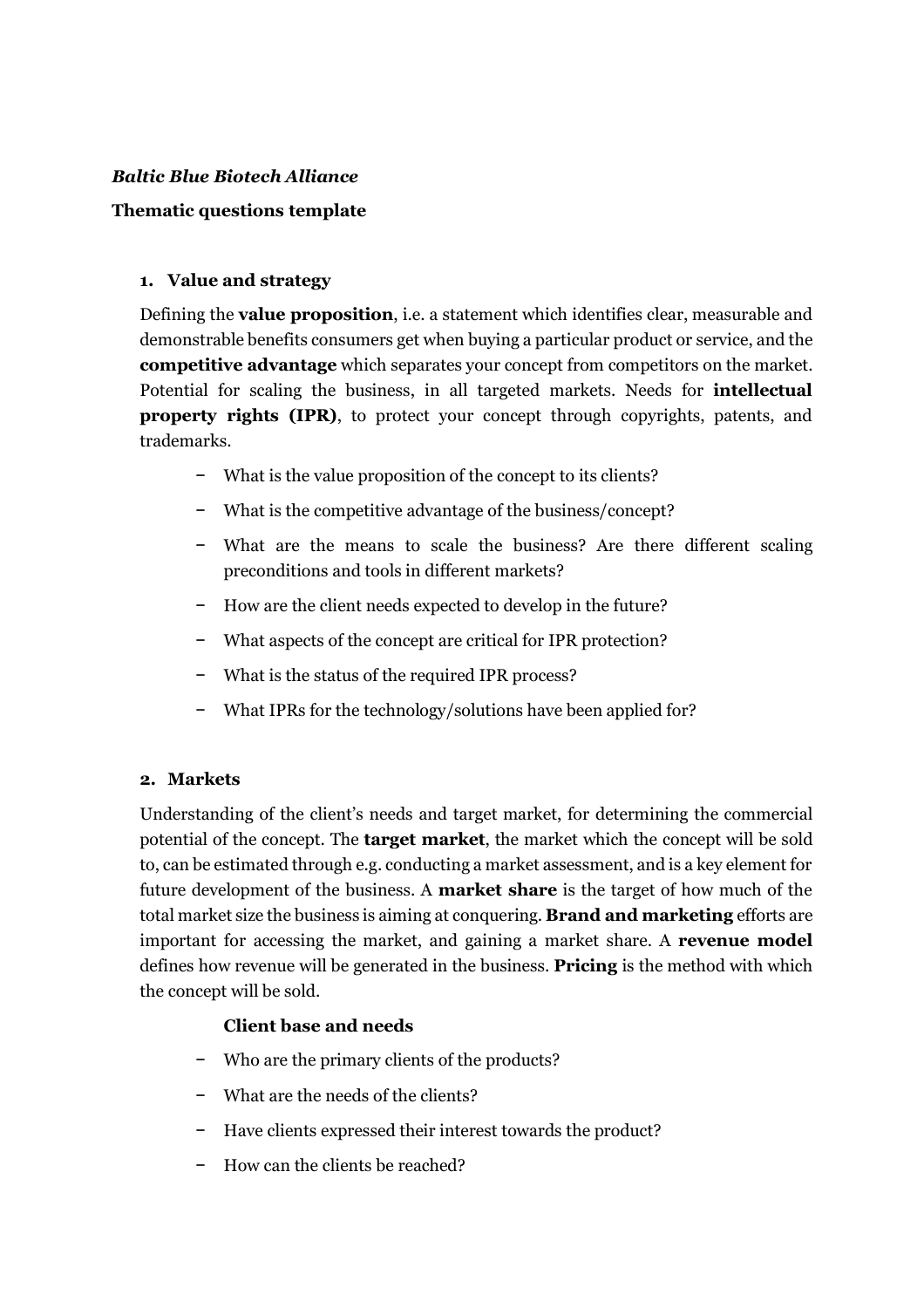− What kind of contracts need to be established with the clients?

# **Target market and its size or potential**

- − What is the target market in terms of client types?
- − Has a market assessment been completed? What are the main conclusions of the market assessment?
- − Where are the main markets?
- − What is the expected size of the market currently?
- − How is the market size expected to develop in the future?
- − How big a market share is targeted?
- − By when should this be reached?

## **Competition on the market**

- − Who are the main competitors?
- − What kind of products currently fulfill the client needs?
- − How are the competitors expected to respond to the changes in client needs?

### **Brand and marketing**

- − Has a brand been developed for the product?
- How has the brand been tested and modified according to needs?
- − What kind of marketing efforts have been conducted so far?
- − What kind of marketing efforts have been planned?
- − What additional marketing efforts are required?
- − What are the key challenges related to marketing?

# **Monetization**

- − What is the revenue model? (e.g. units sold / licensing / 'as a service' model etc)
- − How is pricing defined? (e.g. fixed pricing / dynamic pricing)

### **3. Management and organization**

A **management system** is the way in which the company organizes itself internally. The management system includes e.g. policies, procedures and processes and improvements of these. The objective of a management system is to improve performance to reach objectives of the company. **Risk mapping** defines the areas which might pose a risk to the business for achieving its objectives, the **risk management plan** defines how risks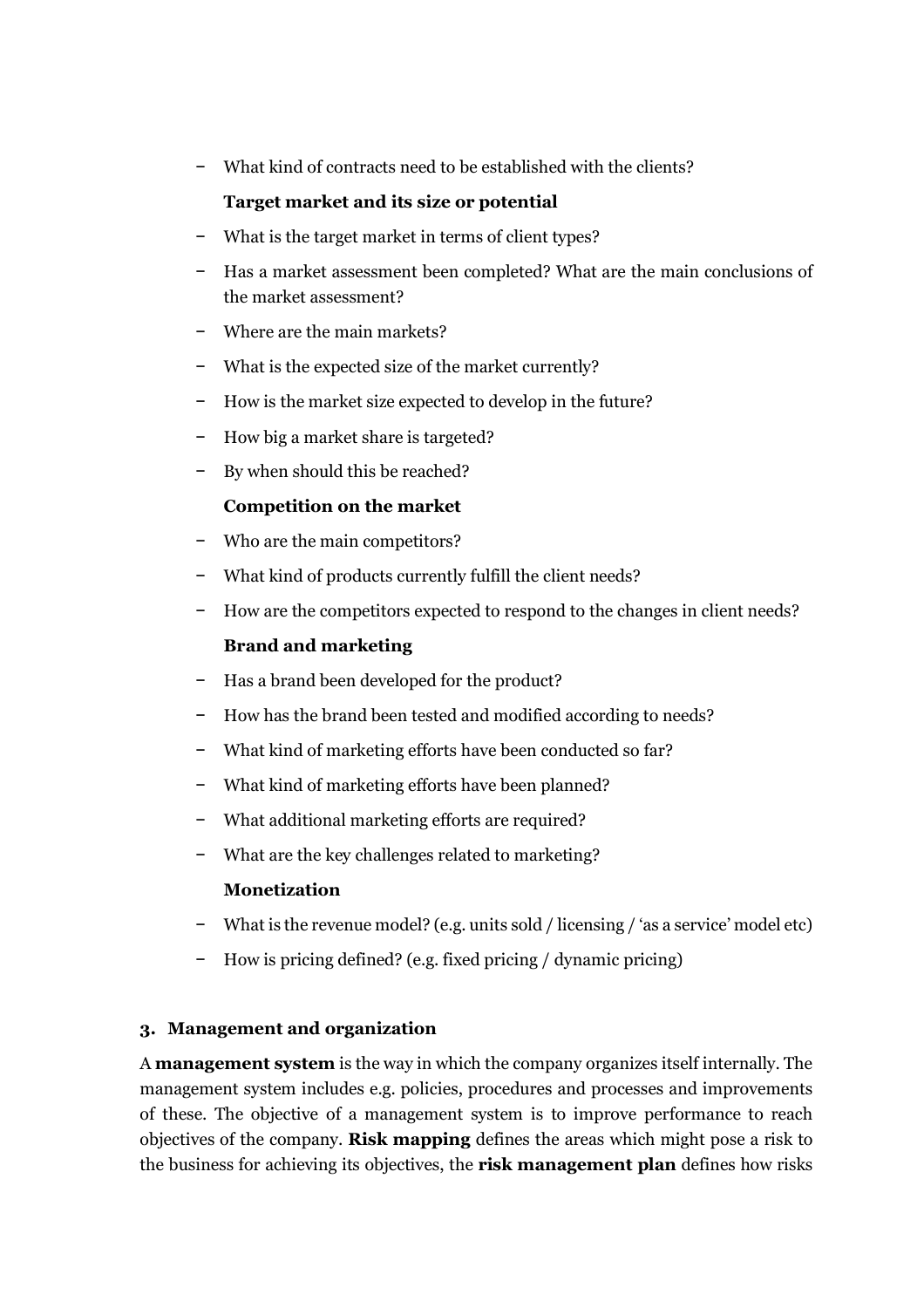are minimized. **Key persons** in the business are those whose capabilities and effort the business is dependent on. A **management structure** defines the internal hierarchy of the company. **Human resources** include the personnel the company needs to hire for continued growth, or the knowledge needs the company needs to fill in order to reach its objectives.

#### **Management system**

- − What is the management system of the operation like?
- − How is it documented?
- − Has a risk mapping been completed?
- − What is the risk management plan?
- − When and how is the risk management plan prepared and updated?

### **Key persons**

- − Which are the key persons in the business?
- − Have key persons been committed in the business? How?
- − Have key competencies been identified and secured?
- − How clear is the management structure and how relevant is it for the business and business development?

### **Human resource needs**

- − How is the current personnel profile in line with the needs and targets?
- − What kind of human resources are needed at different phases of business development?
- − Are required human resources available? To what extent?
- − What are the costs and availability of the required human resources?

### **4. Product and process development**

**Research and development** are continuous efforts to improve the product and process. Development needs might include e.g. selection or improvements to the processing equipment, product modifications, raw material availability research needs, development of marketing strategy and material or management system. In addition to identifying the research needs it is also important to identify where the **needed expertise** can be obtained and maintaining a sufficient network to cover these needs.

− What kind of research has been conducted for product and process development?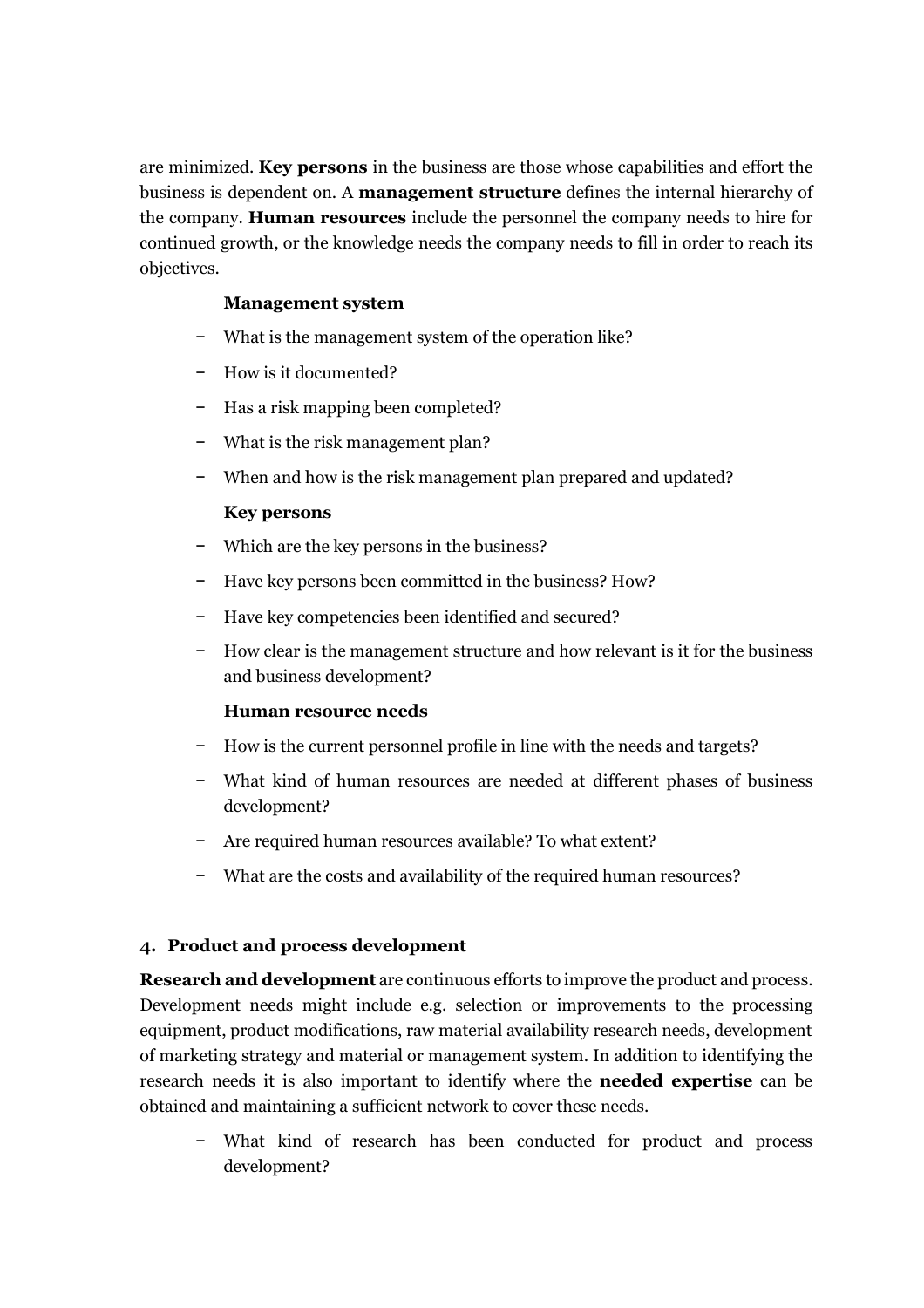- − What type of further research is required for product and process development to enter the markets?
- − What kind of additional development is expected to be needed once the product is in the markets?
- − What is the realistic plan for completing the required research and development efforts? (e.g. schedule, expertise, financing, technology)
- − How extensive is the research network for serving the research needs of the development and has it been secured?

### **5. Resources**

Resources in a company are linked to physical raw materials, capital and human resource needs. **Short-term capital** needs are those required for the next 12 months of operations, for example to pay for wages, raw materials or components that you need to buy in order to complete an order from a client. Sources of short-term capital can include e.g. retaining profits or short-term loans. **Suppliers and partners** can be key for accessing the market, thus committing them to the business can be necessary to secure. Analysing the whole **value chain**, the whole chain from raw material to production and finally end product and customer, aids in gaining and understanding of critical bottlenecks for the business, or areas where more planning is needed.

### **Materials**

- − What are the critical factors related to the availability of raw material required for the process?
- − How is the price and availability of the raw material expected to develop in the future?
- − To what extent is raw material for the targeted full size production levels available and accessible?
- − What are the risks and competitive advantages related to the raw materials?
- − How could the existing raw materials be replaced by new materials in the future in this or competitors' business?

# **Working capital (short term capital needs)**

- − What are the working capital needs for establishing the business?
- − Have the costs of the operations been clearly assessed?
- − What is the source of working capital required?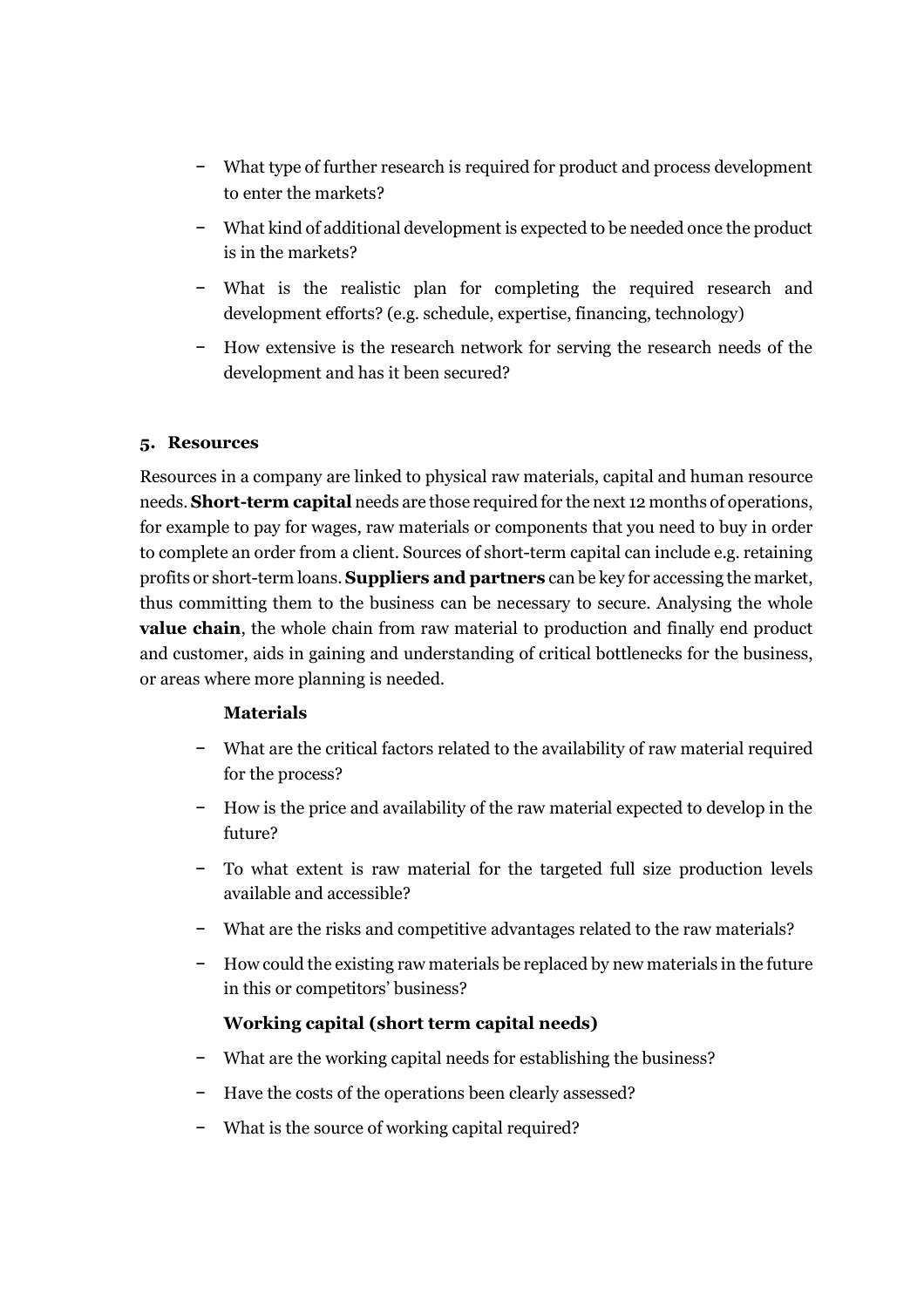- − What kind financing instruments will be used? (working capital, short-term financing needs)
- − Who are the financing partners, and what is their commitment level?

## **Suppliers and partners**

- − What kind of suppliers and partners are required for the product?
- − What kind of suppliers and partners are required for accessing markets? (e.g. service providers)
- − What are the critical factors related to supplier and partner availability?
- − How have the suppliers and partners been evaluated and committed in cooperation?

## **Value chain & procurement**

- − What is the product value chain description, including e.g. utilized sideproceses, users of side streams, other services, marketing support?
- − How are critical factors considered in the value chain description? (e.g. those related to resources listed above)
- − How have the procurement procedures and principles been developed and implemented?

# **6. Production and logistics**

Some questions under this topic might not be as critical if the end product is a service. Possible critical elements can include e.g. **scalability** of the production process, or how ramp-up of the production process can be done in case of a shut-down. **Logistics** can be needed in several steps of the value chain. In some products the quality of the logistics can be key for ensuring also a high quality final product. Ensuring good logistical partners also aids in keeping total costs in check.

### **Production**

- − What kind of inputs are required for the production process? (e.g. technology, raw material, chemicals)
- − What are the critical factors related to production process?
- − How readily available is the technology required?
- − What kind of further technological development is required?
- − How scalable is the production process?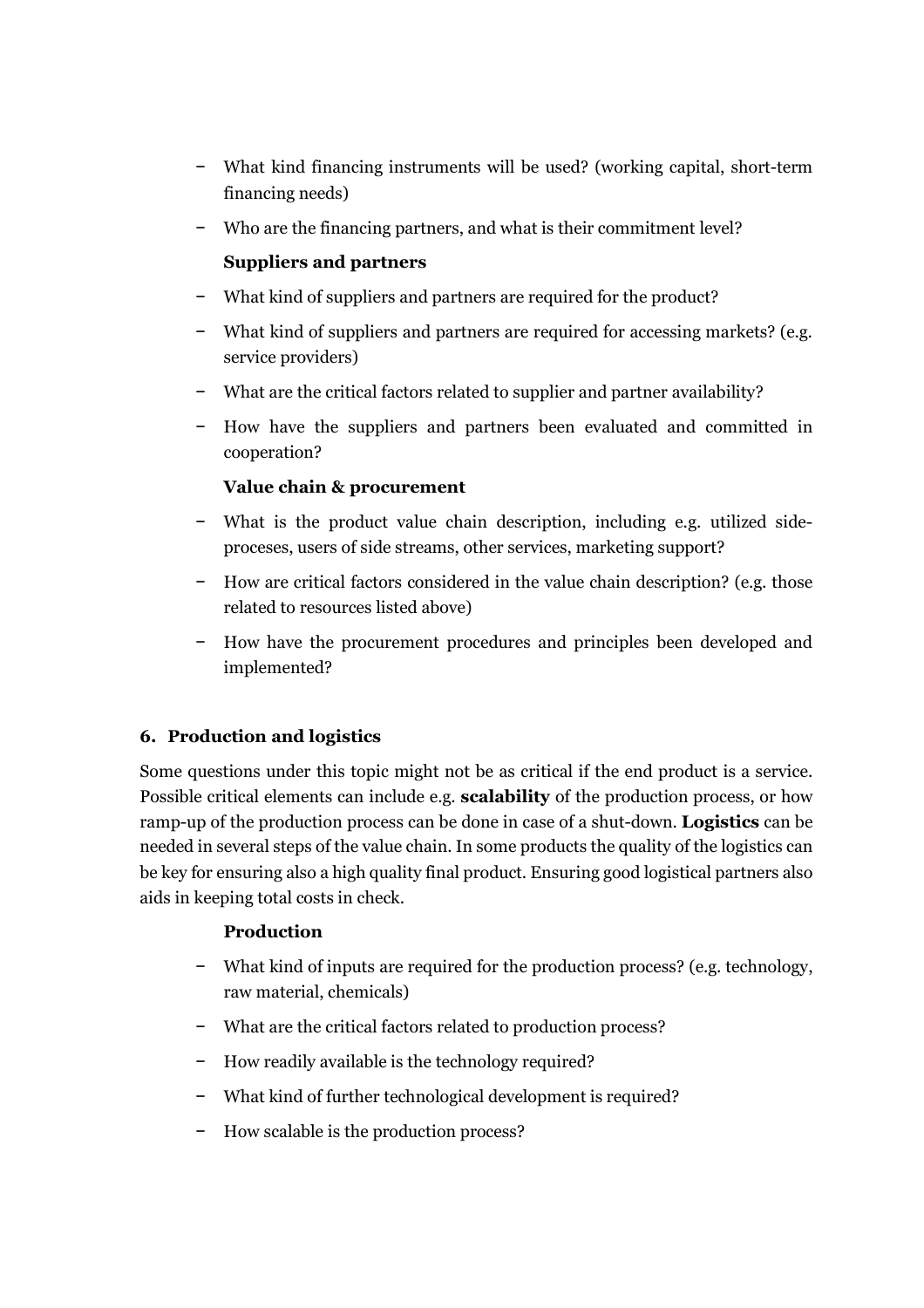− How do possible problems in the production process affect the supply of the product? (e.g. time required for relaunching the production after a stop)

### **Logistics**

- − What kind of logistics are required for the production process along the value chain?
- − What kind of logistics are required for sales?
- − What are the critical factors related to logistics?
- − Who will be responsible for the logistics?

## **7. Funding and ownership (long-term capital needs)**

**Long-term capital** needs are those extending for a period over 12 months, and normally covered by shareholders, public funding agencies or loan providers. Long-term capital can be used to fund for example R&D activities, sales and marketing or internationalization efforts. **Financial projections** is a forecast of future revenues and expenses. Preparing the projections helps understand strengths and weaknesses both inside and outside the company connected to cash flow.

- − What funding does the business currently have and for what time span does it suffice?
- − How much funding is required for the business development and when? What will it be used for?
- − Have financial projections been prepared?
- − Where will the funding be sourced from?
- − Who are the potential investors?
- − What would be the preferred terms for financing? (e.g. grant, equity, loan)
- − How is the ownership structure of the business expected to develop?
- − Is specific expertise expected for some of the stakeholders and has this required expertise been secured?

### **8. Quality and regulatory requirements**

Requirements can be linked to **legislation, permits and certificates**. They can be authority demands or demands set by the customer. Especially quality aspects can be important to the end customer. **Environmental, health and safety (EHS)** issues cover a variety of issues to be analysed and potentially prevented e.g. use of dangerous chemicals and work safety issues. EHS issues might become more critical when production